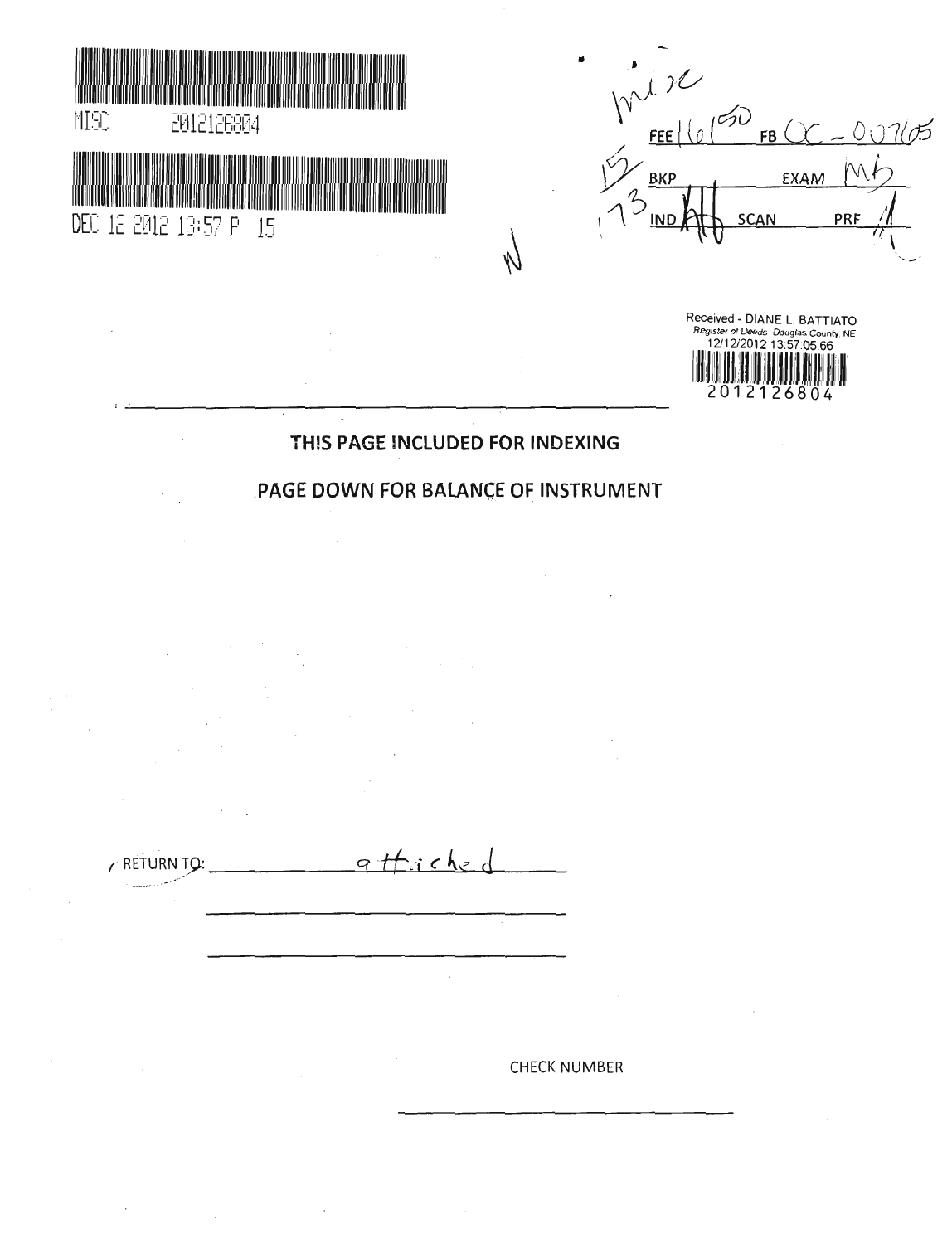# DECLARATION OF COVENANTS, CONDITIONS, RESTRICTIONS AND EASEMENTS OF ANDRESEN MEADOWS, A SUBDIVISION IN DOUGLAS COUNTY, NEBRASKA

 $\mathbf{r}$ 

THIS DECLARATION, made on the date hereunder set forth, is made by BLONDO STREET DEVELOPMENT, LLC, hereinafter referred to as the "Declarant."

#### PRELIMINARY STATEMENT

The Declarant is the owner of certain real property located within Douglas County, Nebraska and described as follows:

Lots 1 through 6, inclusive, 8 thru 29, inclusive, 34 thru 172, inclusive, and Outlots "A", "B", "C", "D", "E", and "I", all in Andresen Meadows, a subdivision as surveyed, platted and recorded in Douglas County, Nebraska.

Such lots are herein referred to collectively as the "Lots" and individually as each "Lot".

The Declarant desires to provide for the preservation of the values and amenities of the Andresen Meadows subdivision, for the maintenance of the character and residential integrity of the Andresen Meadows subdivision, and for the acquisition, construction and maintenance of Common Facilities for the use and enjoyment of the residents of the Andresen Meadows subdivision.

NOW, THEREFORE, the Declarant hereby declares that each and all of the Lots be held, sold and conveyed subject to the following restrictions, covenants, conditions and easements, all of which are for the purpose of enhancing and protecting the value, desirability and attractiveness of the Lots, and the enjoyment of the residents of the Lots. These restrictions, covenants, conditions and easements shall run with such Lots and shall be binding upon all parties having or acquiring any right, title or interest in each Lot, or any part be subject to all and each of the following conditions and other terms:

#### ARTICLE I.

1. Lots 1 through 6, inclusive, 8 thru 29, inclusive, 34 thru 172, inclusive, all in Andresen Meadows shall be used exclusively for single-family residential purposes; except for such Lots or parts thereof as may hereafter be conveyed or dedicated by Declarant for use in connection with a Common Facility, or as a church, school, park or for other non-profit use or for use as townhomes or villas.

2. No residence, building, fence (other than fences constructed by the Declarant), landscaping, wall, pathway, driveway, patio, patio cover enclosure, deck, rock garden, swimming pool, dog house, pool house, tennis court, flag pole, satellite receiving station or disc, solar heating or cooling, device, playground equipment, basketball hoop or other external improvement, above or below the ground (herein collectively referred to as "Improvement") shall

 $KELURNPO$ fULLENKAM^DOYLE & JOBEUN 1 1440 WEST CENTER ROAD 1 OMAHA, NEBRASKA 68144-4482  $ATTN:$   $\beta \in \Omega$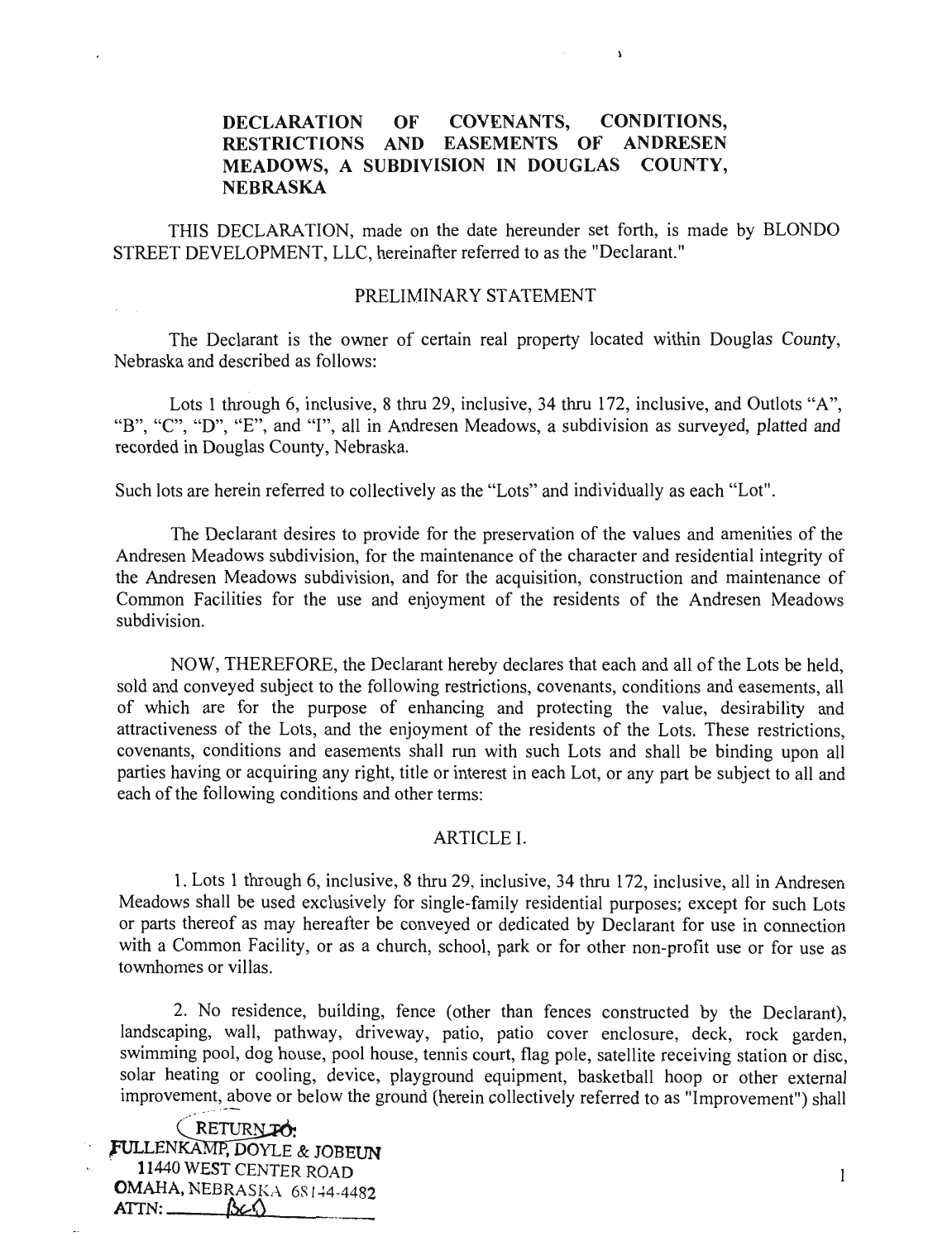# 全然の中心を確認し、この時代の時間のあり、 すのこ うちのかね 持たましまり WEIGHTA NO TRIBUILLA CONTINUES A-40 JAN A-2010 BANA IN-HODOGA (A-A-A).<br>ATA-4-JTA

:This William (Warrante on the drawing response of Diffulls heads by **philos**tic ,  $\mathbb{R}^n$  )  $\mathbb{R}^n$  ,  $\mathbb{R}^n$  ,  $\mathbb{R}^n$  ,  $\mathbb{R}^n$  ,  $\mathbb{R}^n$  ,  $\mathbb{R}^n$  ,  $\mathbb{R}^n$  ,  $\mathbb{R}^n$  ,  $\mathbb{R}^n$  ,  $\mathbb{R}^n$  ,  $\mathbb{R}^n$  ,  $\mathbb{R}^n$  ,  $\mathbb{R}^n$  ,  $\mathbb{R}^n$  ,  $\mathbb{R}^n$  ,  $\mathbb{R}^n$ 

# V BERTHA (2) *IS an IN ALEEM* F

junik) selguasi nulisy serong Paragong lepi mujena bolantwa wili si serontangs amolum in het instabilier alexable

 $\{x_1,\ldots,x\},\mathcal{L}$  .  $\label{eq:R1} \begin{array}{ll} \mathbb{E}\left\{ \mathcal{A}^{(k+1)/2} \right\} & \text{for all } k \in \mathbb{N}, \ \mathcal{A}^{(k)}_{k+1} \left( \mathcal{A}^{(k)}_{k+1} \right) & \text{for all } k \in \mathbb{N}, \ \mathcal{A}^{(k)}_{k+1} \left( \mathcal{A}^{(k)}_{k+1} \right) & \text{for all } k \in \mathbb{N}, \end{array}$ 2\* A-'V We will be a finally  $U_{\infty}$  is presented by  $\mathcal{U}_{\infty}$  . Then

. Thus there are climate above that that  $\mathbb{P}^1$  oil and denote the form of  $\mathbb{P}^1$  is a constant in  $\mathbb{P}^1$ 

the millionic line woley white is sensore also it this me of specialists in the air - A: a: ' Troshico he , ' sereix :A' la :Annannian what hai: There is sobed i match . A -run Angespielen der subjektiven, wird ihn ihn und der aufgebauen der begehauen der inder der inde MXXXXXII:Mu:fii:Mu:fii:Mu:fii:Mu:fii:Mu:fii:Mu: aa: aa: aa: aa: aa: aa; Ay: aa: aa; 1999)<br>. A PANTA DE LO A AMBAS COMARCELLOS LO TRATOLOS EN TRANSCIPATO A MOLTO CARLO A A INTERFERIMA E PORTAMENTO AMBASA<br>Los fi sue sivibure

bina an iliyya iya so sin birgi contor iliya she an iyayi ni gabin kochin gora.<br>A If its and all speaks interest in a set  $\alpha$  -and  $\alpha$  in the set of  $\alpha$  in  $\alpha$  is a set of  $\alpha$  in  $\alpha$  in  $\alpha$  ,  $\alpha$ b ."L-'KiJi A?\*;ii^'A •" . :> ' . ^A it A'-) A'/AA , C ' U ' U ' U ' U ' O ' O ' O ' O ' A ' A ' A ' ' A ' ' ' - ' - 2 \* 1 A ' ' ' U A / U A / V - ' U A / V - 1 A  $\sim$  1  $\sim$   $\alpha$  , is a  $\alpha$  and  $\sim$   $\alpha$  . A in  $\alpha$  is a set  $\alpha$  in  $\alpha$  is a set  $\alpha$  in  $\alpha$ , y . v ' V . , ' - \ \ r \ : \ : i : A J r ? A ' I a p - a ; ; a / - a a ^ \* i ; i - i j : . . a ■ i / . t ' t s . ! > : ; » : - ? > P " b : > ' A \ : > . \ x A A A - - A . A A . ■ . ' A a . a a a ; ■ • ' A A A ^ A ' ^ - i ; A islari with the first Declared Press and the complete of the complete to the complete to the infinite original  $\sigma$  and  $\sigma$  . If  $\sigma$  is the state  $\mathcal{H}(\mathcal{G})$  is defined by  $\mathcal{H}(\mathcal{G})$  . A contribution

#### vs..

A March 2004 League La Augustin La La Cardy Augustin March 2007 (March 2008) and La Cardy Augustin A . B  $\mathbf A$  defines a particular comparent with  $\mathbf a$  . The state six  $\mathbf w$  and  $\mathbf w$  is  $\mathbb R$  . In the state  $\mathbf a$  and  $\mathbf a$ : جهانا، به الـ " en an Erellik, or an <mark>à gharrh</mark>, le hann, seuk <mark>or fer e</mark>ther me 'profit : . . . . . . . . . . .<br>دانگردانه

 $\mathbb{R}^2$ urii  $\mathbb{R}^2$  , a a a a shekarar a a shekarar shekarar shekarar  $\mathbb{R}^2$  . The shekarar shekarar shekarar shekarar shekarar shekarar shekarar shekarar shekarar shekarar shekarar shekarar shekarar shekarar sh i ."• ; ?•'■/ ; : A . , , - . . : ■ , . ; - ; A ■ - ■ : ' ' i - 7 ? > r i J i - . « ) v a . A a ; ' ^ ! ; A K . It is a part of the count Modundard present to be home and it is divide that Home in the first state :• Arv^J^AVj. J-:'Mj: ■' .'-,•:> : .'1-: i ';•»..: , ..,;V.-'  $\bar{z}$  is strictly the state of the particle of states  $\bar{z}$  and HV  $\bar{z}$  is easy of states for a state of  $\bar{z}$ 1 J'VV-

, John States for the fit of the solution  $\Pi$  is the state of the solution of the solution  $\Lambda$  . The state  $\Lambda$  is the solution of the solution of the state of the solution of the solution of the solution of the solutio

**AETIENTEN IULIENKANE, DONE DOREUN OACE SHANGED LACIN OPEN OMARIA, NESRASKA ZA FILITAREZ** \_:v:rrA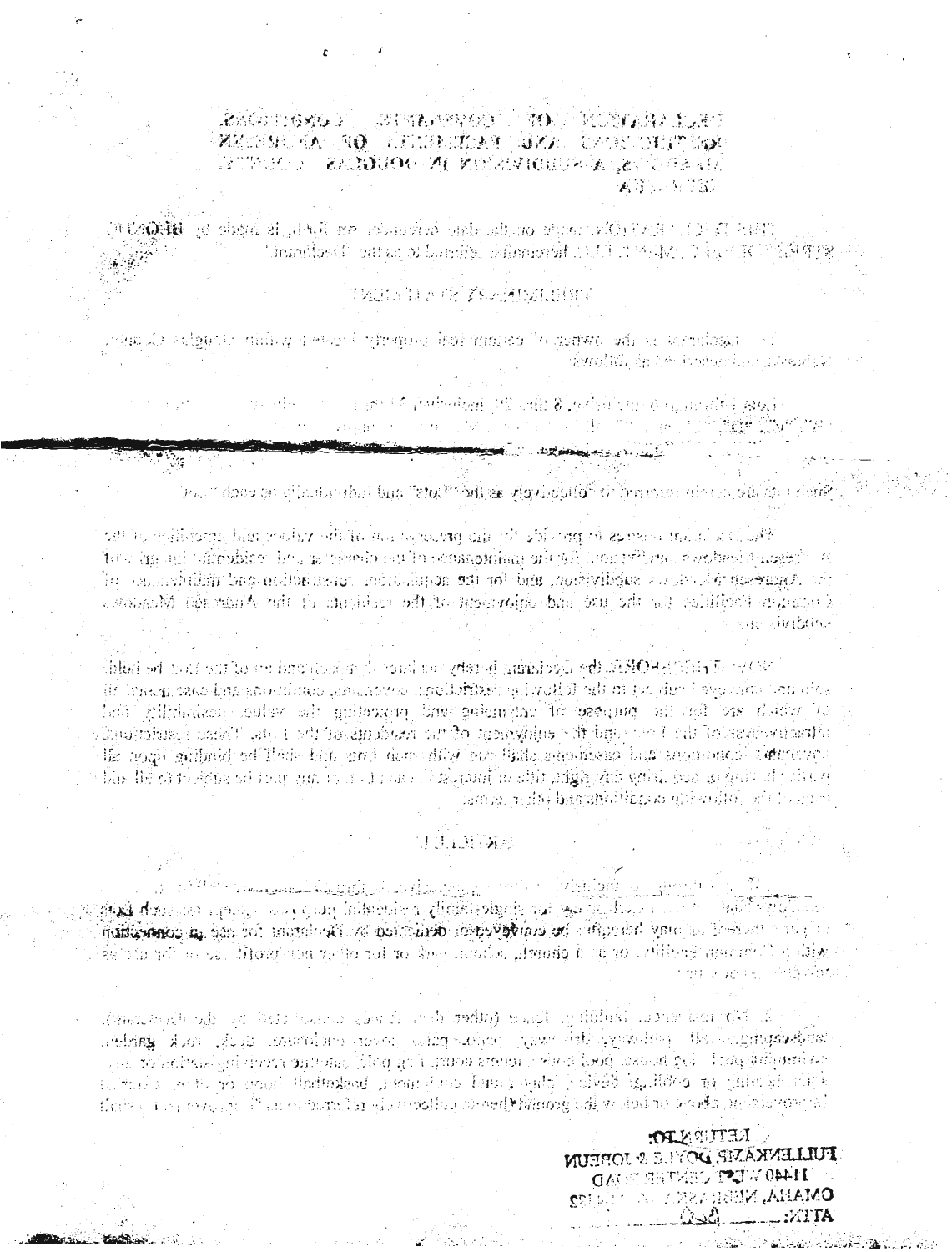be constructed, erected, placed or permitted to remain on any Lot, nor shall any grading, excavation or tree removal for any Improvement be commenced, except for Improvements which have been approved by Declarant, its successors and assigns, as follows:

A. An owner desiring to erect an Improvement shall deliver two sets of construction plans, landscaping plans and plot plans to Declarant (herein collectively referred to as the "plans"). Such plans shall, include a description of type, quality, color and use of materials proposed for the exterior of such Improvement and proposed elevations of the Lot, including foundation and driveway and all proposed set backs. Concurrent with submission of the plans, Owner shall notify the Declarant of the Owner's mailing address.

 $\mathbf{r}$ 

B. Declarant shall review such plans in relation to the type and exterior of Improvements constructed, or approved for construction and landscaping on neighboring Lots and in surrounding area, and any general scheme or plans formulated by Declarant with regard to views, retaining natural environmental area and character of the subdivision. In this regard, Declarant intends that the Lots shall form a quality residential community with Improvements constructed of high quality materials, including but not limited to homes and landscaping, with spectacular views and preservation of natural environmental areas to the extent possible. The decision to approve or refuse approval of a proposed Improvement, including but not limited to homes and landscaping, shall be exercised by Declarant to promote development of the Lots and to protect the values, character and residential quality of all Lots. If Declarant determines that the proposed Improvement will not protect and enhance the integrity and character of all the Lots and neighboring Lots as a quality residential community, Declarant may refuse approval of the proposed Improvement.

C. Written Notice of any approval of a proposed Improvement shall be mailed to the owner at the address specified by the owner upon submission of the plans. Such notice shall be mailed, if at all, within thirty (30) days after the date of submission of the plans. If notice of approval is not mailed within such period, the proposed Improvement shall be deemed disapproved by Declarant.

D. No Lot owner, or combination of Lot owners, or other person or persons shall have any right to any action by Declarant, or any right to control, direct or influence the acts of the Declarant with respect to any proposed Improvement. No responsibility, liability or obligation shall be assumed by or imposed upon Declarant by virtue of the authority granted to Declarant in this Section, or as a result of any act or failure to act by Declarant with respect to any proposed Improvement.

3. No single-family residence shall be created, altered, placed or permitted to remain on any of Lots 1 through 6, inclusive, 8 thru 29, inclusive, 34 thru 172, inclusive, all in Andresen Meadows, unless in connection with a use allowed by paragraph 1 of this Article, other than one detached single-family dwelling, with an attached three-car garage (a tandem garage may not be used to meet the three-car garage requirement), which does not exceed two stories in height. Such dwellings on any Lot shall conform to the surrounding dwellings of similar regime and any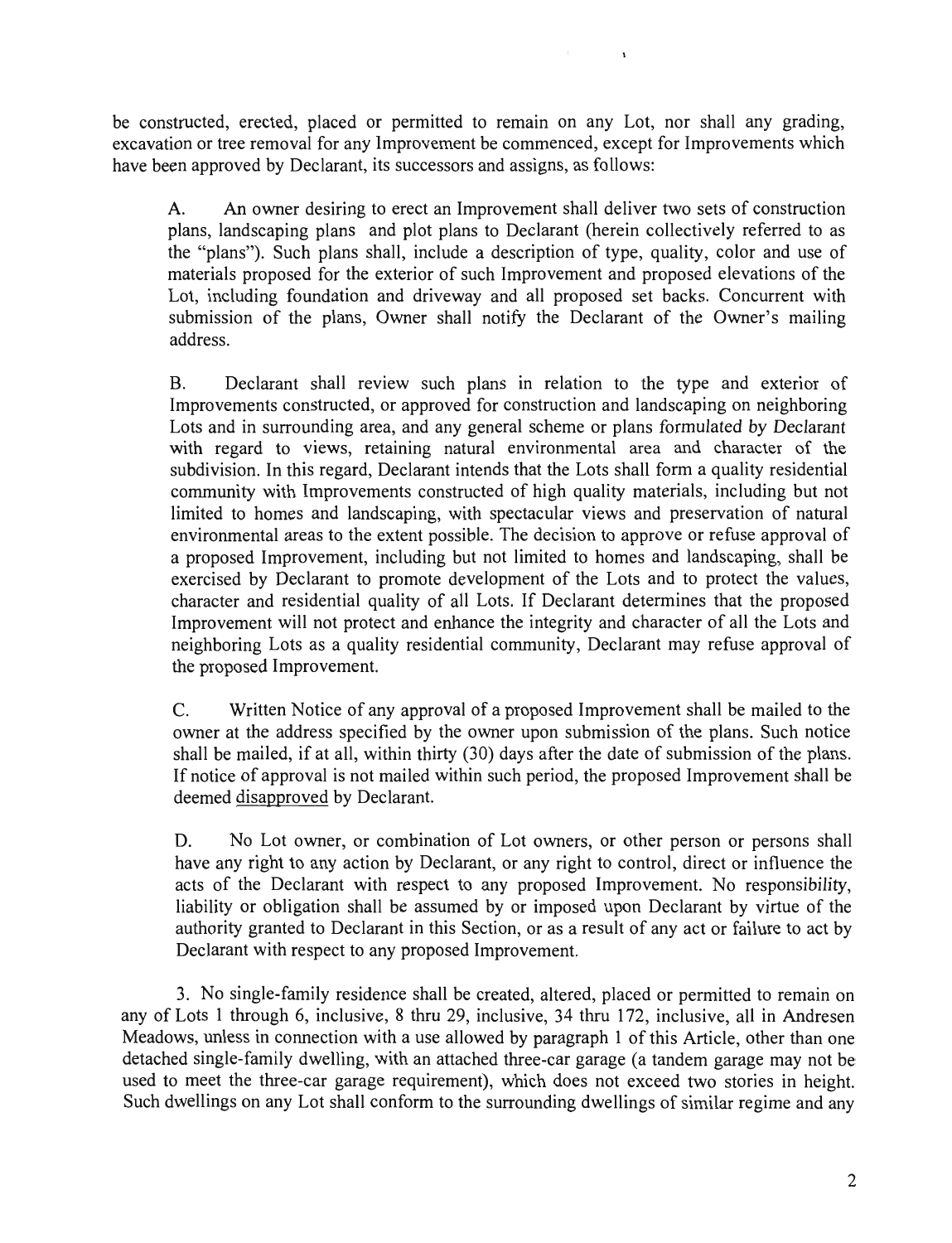general scheme or plans formulated by Declarant. All Improvements on any Lot shall have at least 25 foot front and rear yard set backs, and at least 5 foot side yard set backs, except for street side yards which shall have at least 15 foot side yards set backs, and all Lots shall comply with all side yard and set back requirements of the City of Omaha, Nebraska and any other applicable laws of any governing authority. Declarant or, if applicable, Architectural Control Committee will have sole discretion on approving plan size and appearance.

4. Subject to the specific requirements set forth below, all foundations shall be constructed of poured concrete or concrete block. The exposed front foundation walls and any exposed foundation walls of all main residential structures facing any street must be constructed of or faced with clay-fired brick or stone or other material approved by Declarant. All residences must have at least thirty-five (35%) percent of the front of the residence facing the street covered with clay-fired brick, stone or other material approved by the Declarant, EFIS shall not be considered stone or brick. All driveways must be constructed of concrete, brick, paving stone, or laid stone. Unless other materials are specifically approved by Declarant, the roof of all Improvements shall be covered with "Heritage" style Thirty (30) year shingles or its equivalent, weathered wood in color.

Fireplaces and flues: In the event that a wood-burning fireplace and/or flue is constructed as a part of the dwelling in a manner so as to protrude beyond the outer perimeter of the front, the enclosure of the fireplace and flue shall be constructed of, or finished with, clayfired brick or stone. In the event that a pre-fabricated unit fireplace which is wood or gas burning or direct vent fireplace is constructed as a part of the dwelling on any Lot and is vented directly through an exterior wall of the dwelling or is vented through the roof of the dwelling with a vent similar in style, size and location to that of a furnace flue, no clay-fired brick or stone enclosure will be required. Provided however, if said pre-fabricated unit fireplace which is wood or gas burning or direct vent fireplace is constructed in such a manner so as to protrude beyond the outer perimeter of a front wall of the dwelling on a Lot, the protrusion for the fireplace and/or flue shall be finished with clay-fired brick or stone.

5. The Declarant or Developer has or may create a water drainage plan by grading the Properties and installing improvements and easements for storm drainage in accordance with generally accepted engineering principles. No building shall be placed, nor any Lot graded, to interfere with such water drainage plan, allow for erosion or sedimentation within Andresen Meadows or cause damage to the building or neighboring buildings.

6. No streamers, posters, banners, balloons, exterior illumination or other rallying devices will be allowed on any Lot in the promotion or sale of any Lot, residential structure or property unless approved in writing by the Declarant. No advertising signs, billboards, unsightly objects or nuisances shall be erected, placed or permitted to remain on any Lot except one sign per Lot consisting of not more than six (6) square fact advertising a Lot as "For Sale". No business activities of any kind whatsoever shall be conducted an any Lot including home occupations, except home office usage; nor shall the premises be used in any way for any purpose which may endanger the health or unreasonably disturb the owner or owners of any Lot or any resident thereof. Provided, however, the foregoing paragraph shall not apply to the business activities, sign and billboards or the construction and maintenance of buildings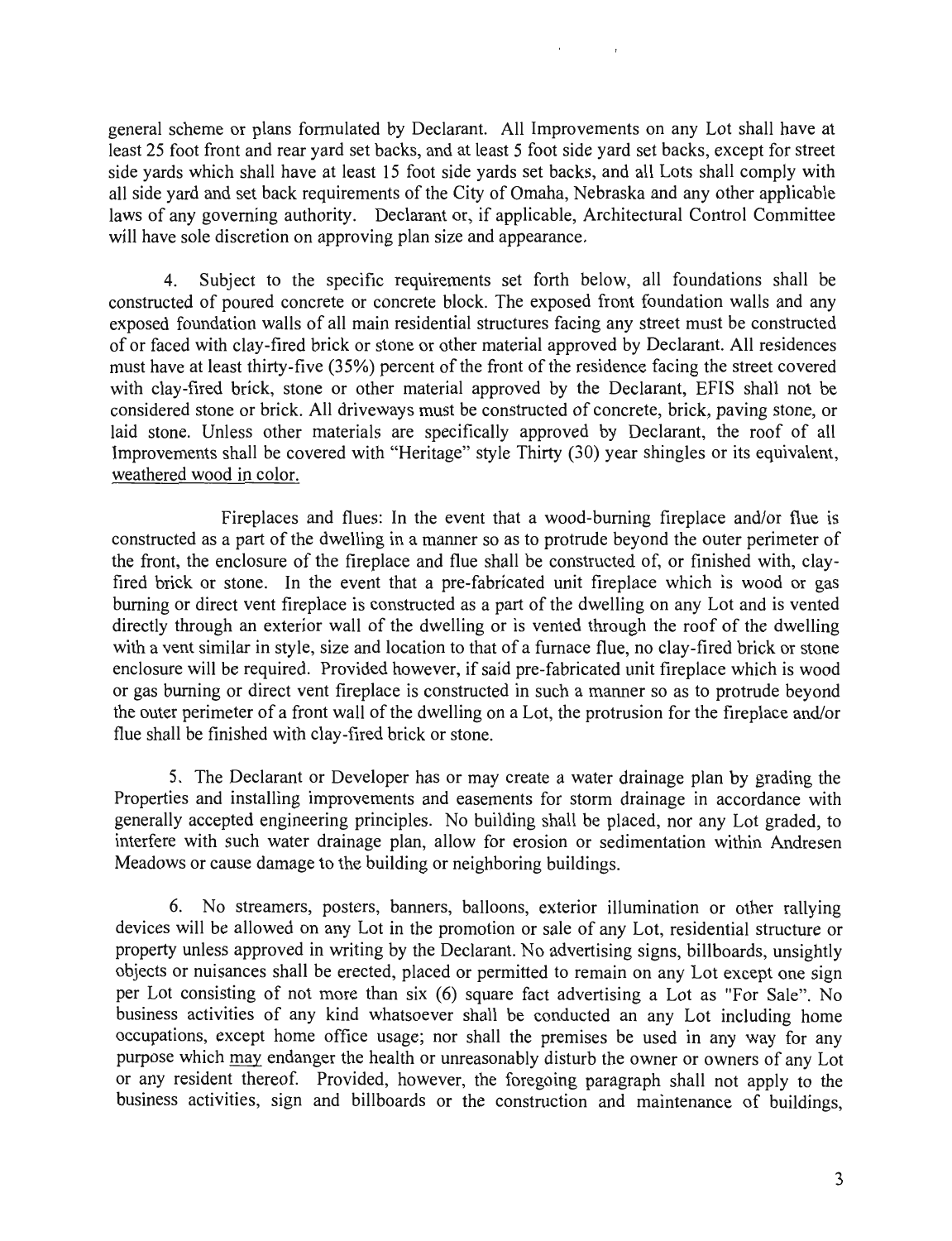including model homes, if any, by Declarant, its agents or assigns, during the construction and sale of the Lots.

7. No obnoxious or offensive activity shall be carried on upon any Lot, nor shall anything be done thereon which may be, or may become, an annoyance or nuisance to the neighborhood, including but not limited to, odors, dust, glare, sound, lighting, smoke vibration and radiation. Exterior lighting installed on any Lot shall either be indirect or of such a controlled focus and intensity as not to disturb the residents of adjacent Lots.

8. No outside radio, television, ham broadcasting, earth station, satellite dish or other electronic antenna or aerial shall be erected or placed on any structure or on any Lot, except, with the prior written approval of Declarant, one (1) satellite dish of 18" or less in diameter or diagonal measurement which is screened from view of any street or sidewalk will be permitted per Lot. The foregoing notwithstanding, any earth station, satellite dish or other electronic antenna or aerial specifically exempted from restriction by statute, regulation, binding order of a court or governmental agency shall be maintained in accordance with the strictest interpretation or condition for such use as may be permitted by such order.

9. No tree shall be removed nor any rock wall, constructed by Declarant, from any Lot by any person or entity without the prior written approval of the Declarant, its successors or assigns. No tree houses, tool sheds, doll houses, windmills or similar structures shall be permitted on any Lot.

10. No repair of any boats, automobiles, motorcycles, trucks, campers (trailers, van-type, auto-drawn or mounted), snowmobiles, recreational vehicles (RV), other self-propelled vehicles or similar vehicles requiring a continuous time period in excess of forty-eight (48) hours shall be permitted on any Lot at any time, nor shall vehicles or similar chattels offensive to the neighborhood be visibly stored, parked or abandoned on any Lot. No unused building material, junk or rubbish shall be left exposed on the Lot except during actual building operations, and then only in as neat and inconspicuous a manner as possible.

11. No boat, camper, trailer, auto-drawn or mounted trailer of any kind, mobile home, truck, aircraft, camper truck or similar chattel shall be maintained or stored an any part of a Lot (other than in an enclosed structure) for more than two (2) consecutive days and no more than twenty (20) days combined within any calendar year. No motor vehicle may be parked or stored outside on any Lot except vehicles, which are not trucks, campers, mobile homes, camper trucks or similar chattels, driven on a regular basis by the occupants of the dwelling located on such Lot. No grading or excavating equipment, tractors or semitractors/trailers or other commercial vehicles shall be stored, parked, kept or maintained in any yards, driveways, or streets. However, this section does not apply to trucks, tractors or commercial vehicles which are necessary for the construction of residential dwellings during the period of construction. All residential Lots shall provide at least the minimum number of off street parking areas or spaces for private passenger vehicles required by the applicable ordinances of the Douglas County, Nebraska, Nebraska.

12. No incinerator or trash burner shall be permitted on any Lot. No garbage or trash can or container or fuel tank shall be permitted to be stored outside of any dwelling unless,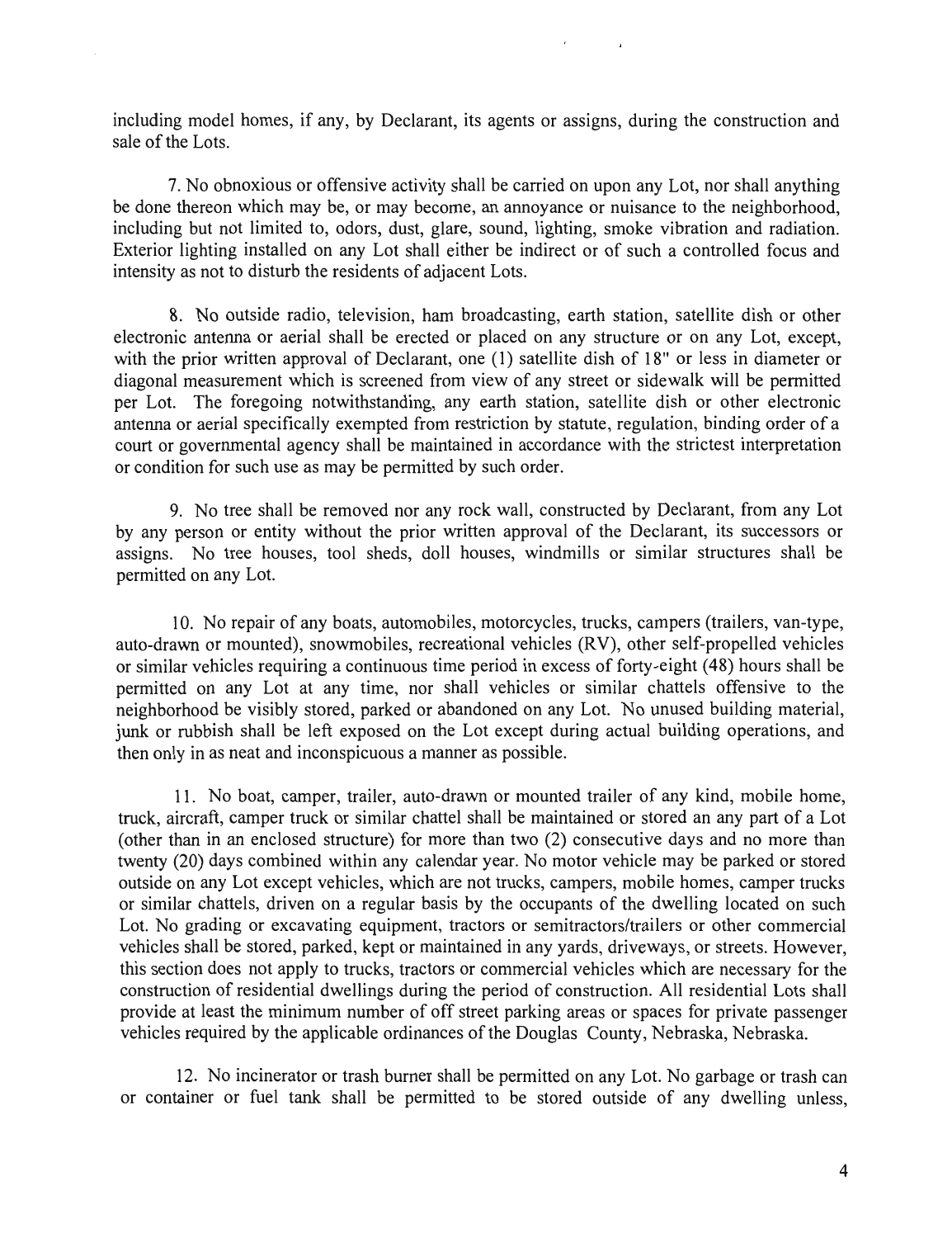completely screened from view, except on a designated day each week for pickup purposes. No garden lawn or maintenance equipment of any kind whatsoever shall be stored or permitted to remain outside of any dwelling or suitable storage facility, except when in actual use. No garbage, refuse, rubbish or cutting shall be deposited on any street, road or Lot. No clothes line or other outside facilities for drying or airing clothes shall be permitted outside of any dwelling at any time. Produce or vegetable gardens may only be maintained in rear yards in an area no larger than eight (8') feet by ten (10') feet.

13. No fence shall be permitted unless approved of in writing by Declarant after submission of fencing plans. No fence shall be permitted to extend beyond the front line of a main residential structure. Unless other materials are specifically approved in writing by Declarant, fences shall only be composed of wood, black wrought iron, aluminum or wood board on board. Fences may be a height six (6') feet, and such height shall comply with any requirements of the City of Omaha, Nebraska. No retaining walls shall exceed a height of four (4) feet, unless approved in writing by the Declarant. Any fences, retaining walls, hedges or mass planted shrubs installed by or at the direction of the Declarant shall not be subject to the provisions of this paragraph.

14. No swimming pool may extent more than one foot above ground level.

15. Any exterior lighting installed on front of dwelling shall either be indirect or of such controlled focus and intensity as not to disturb the residents of any adjacent property.

16. Construction of any Improvement shall be completed within one (1) year from the date of commencement of excavation or construction of the Improvement. No excavation dirt shall be spread across any Lot in such a fashion as to materially change the grade or contour of any Lot. No tree shall be removed from any Lot without prior written approval of the Declarant, its successors or assigns. No residential dwelling shall be occupied by any person as a dwelling for such person until the construction of such dwelling has been completed, except for minor finish details as determined and approved by the Declarant.

17. The entire Lot shall be sodded. No trees shall be planted in the dedicated street rightof-way located between the sidewalk and the Lot line. All yards shall be sodded and trees planted within one (1) year from the date that construction for the residence on the Lot was commenced. A public sidewalk shall be constructed of concrete four (4') feet wide by four (4") inches thick. The sidewalk shall be designed and constructed to meet up with any existing sidewalk on any abutting Lot and shall be constructed by the owner of the Lot prior to the time of completion of the main structure and before occupancy thereof, provided however, this provision shall vary to comply with any requirements of the City of Omaha, Nebraska.

18. Driveway approaches between the sidewalk and curb on each Lot shall be constructed of concrete. Should repair or replacement of such approach be necessary, the repair or replacement shall also be of concrete. No asphalt overlay of driveway approaches will be permitted.

19. No stable, dog run, kennel or other shelter for any animal, livestock, fowl or poultry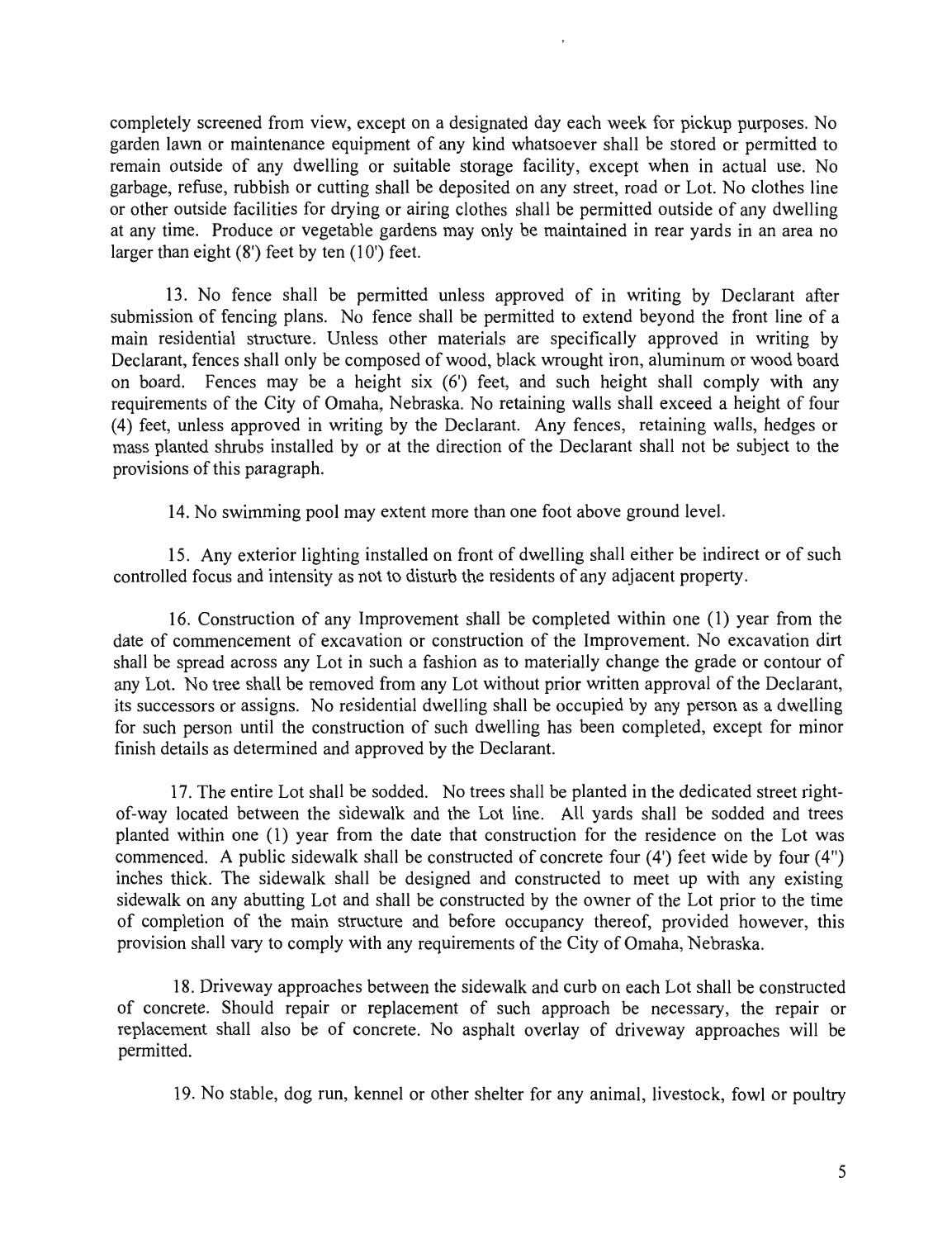shall be erected, altered, placed or permitted to remain on any Lot, except for one dog house constructed for one (1) dog, provided always that the construction plans, specifications and the location of the proposed structure have been first approved by Declarant, or its assigns, as required by this Declaration. Dog houses and dog runs shall only be allowed at the rear of the residence, attached to or immediately adjacent to the residence and hidden from view by P.V.C. fencing. No animals, livestock, agricultural-type animals, fowl or poultry of any kind, including, pot-bellied pigs, shall be raised, bred or kept on any Lot. No excessive barking of any dog, or other excessive noise of any kind from any animal, shall be permitted on any Lot. Any dog or other animal that barks or makes other noise outside the home of any Lot at any time shall wear electronic collars to prevent such barking or other noise.

20. Prior to placement on any Lot, the location of any exterior air conditioning condenser unit shall be first approved by the Declarant according to the requirements set forth in Article I, paragraph 2, and shall be placed in the rear yard or any side yards so as not to be visible from public view. No grass, weeds or other vegetation shall be grown or otherwise permitted to commence or continue, and no dangerous, diseased or otherwise objectionable shrubs or trees shall be maintained on any Lot so as to constitute an actual or potential public nuisance, create a hazard or undesirable proliferation, or detract from a neat and trim appearance. Vacant Lots shall not be used for dumping of earth or any waste materials, and no vegetation on vacant Lots shall be allowed to reach a height in excess of twelve (12) inches.

21. No Residence shall be constructed on a Lot unless the entire Lot as originally platted is owned by one owner of such Lot, except if parts of two or more platted Lots have been combined into one Lot which is at least as wide as the narrowest Lot on the original plat, and is as large in area as the largest Lot in the original plat.

22. No structure of a temporary character, carport, detached garage, trailer, basement, tent, outbuilding, shed or shack or other similar structure shall be erected upon or used on any Lot at any time, either temporarily or permanently, unless approved of in writing by the Declarant. For the purposes of this paragraph, it is Declarant's intent that small, unobtrusive outbuildings may be allow, with Declarant's prior written approval, for outdoor recreational use, i.e. pool houses, however, Declarant retains the sole and absolute power to approve or deny any request to construct the same. No structure or dwelling shall be moved from outside Andresen Meadows to any Lot or modular home constructed on any Lot without the written approval of Declarant.

23. All utility service lines from each Lot line to a dwelling or other Improvement shall be underground.

24. Declarant does hereby reserve unto itself the right to require the installation of siltation fences or erosion control devices and measures in such location, configurations and designs as it may determine appropriate in its sole and absolute discretion and at the sole cost and expense of the Lot owner where such siltation fences and/or erosion control devices are to be located.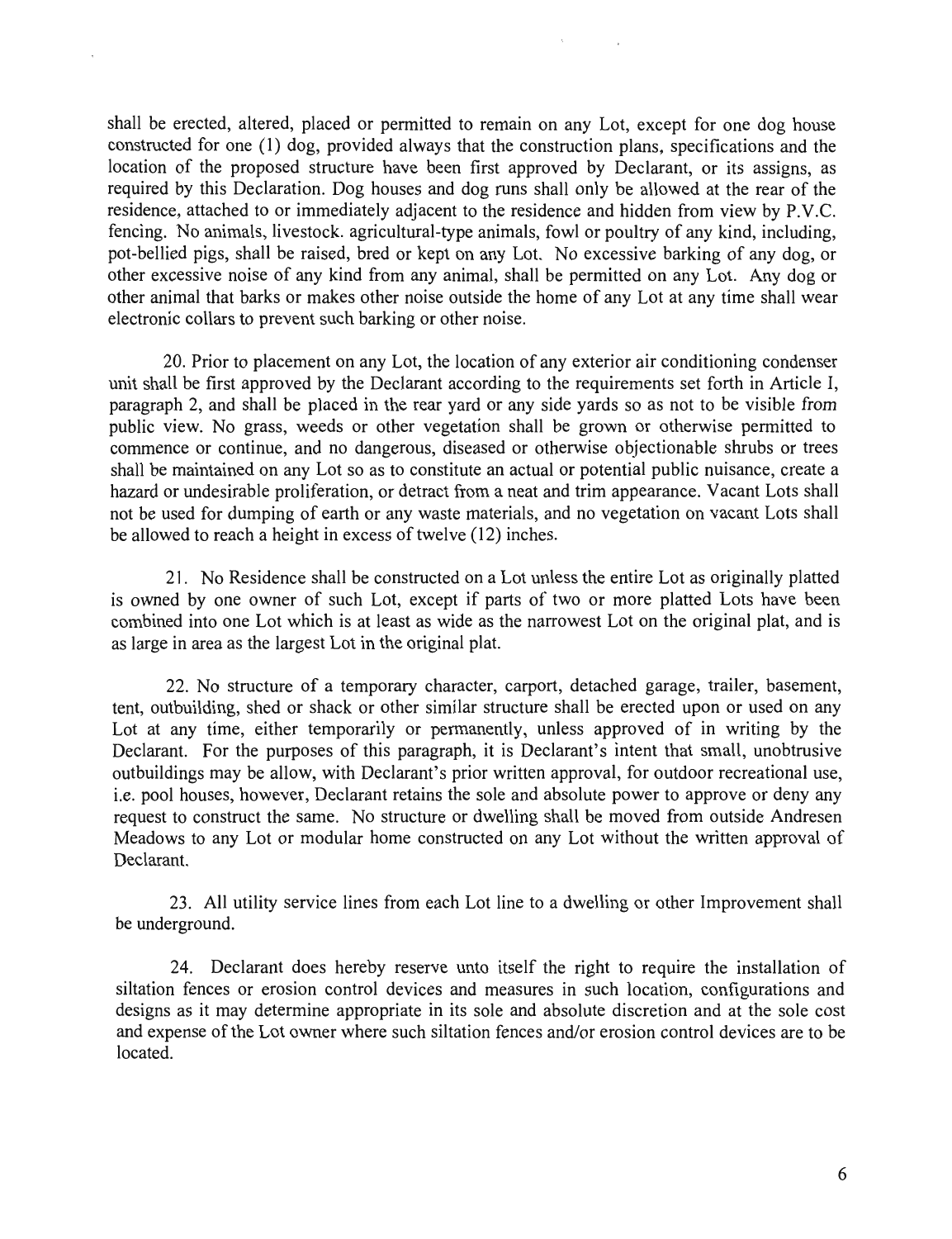#### ARTICLE II HOMEOWNERS ASSOCIATION

### 1. Definitions.

A. "Association" shall mean and refer to the Andresen Meadows HOMEOWNERS ASSOCIATION, its successors and assigns.

B. "Owner" shall mean and refer to the record owner, whether one or more persons or entities, of a fee simple title to any Lot which is a part of the Properties, including contract sellers, but excluding those having such interest merely as security for the performance of an obligation.

C. "Properties" shall mean and refer to that certain real property hereinbefore described, and such additions thereto as may be subject to the jurisdiction of the Association.

D. "Lot" shall mean and refer to any plot of land shown upon any recorded subdivision map of the Properties.

E. "Declarant" shall mean and refer to Blondo Street Development, LLC, its successors and assigns if such successors or assigns should acquire more than one undeveloped Lot from the Declarant for the purpose of development.

2. The Association. Declarant has caused or will cause the incorporation of Andresen Meadows HOMEOWNERS ASSOCIATION, a Nebraska nonprofit corporation (hereinafter referred to as the "Association). The Association has as its purpose the promotion of the health, safety, recreation, welfare and enjoyment of the residents of the Lots, including:

A. The acquisition (by gift, purchase, lease or otherwise), construction, landscaping, improvement, equipment, maintenance, operation, repair, upkeep and replacement of Common Facilities for the general use, benefit and enjoyment of the Members. Common Facilities may include recreational facilities such as lakes, swimming pools, tennis courts, health facilities, playgrounds and parks; dedicated and nondedicated roads, paths, ways and green areas; and entrance signs for Andresen Meadows which common facilities may be situated on property owned or leased by the Association, on public property, on private property subject to an easement in favor of the Association or on property dedicated to or owned by a Sanitary Improvement District.

B. The promulgation, enactment, amendment and enforcement of rules and regulations relating to the use and enjoyment of any Common Facilities, provided always that such rules are relating to the use and enjoyment of any Common Facilities, provided always that such rules are uniformly applicable to all Members. The rules and regulations may permit or restrict use of the Common Facilities by Members, their families, their guests, and/or by other persons, who may be required to pay a fee or other charge in connection with the, use or enjoyment of the Common Facility.

C. The exercise, promotion, enhancement and protection of the privileges and interests of the residents of Andresen Meadows; and the protection and maintenance of the residential character of Andresen Meadows.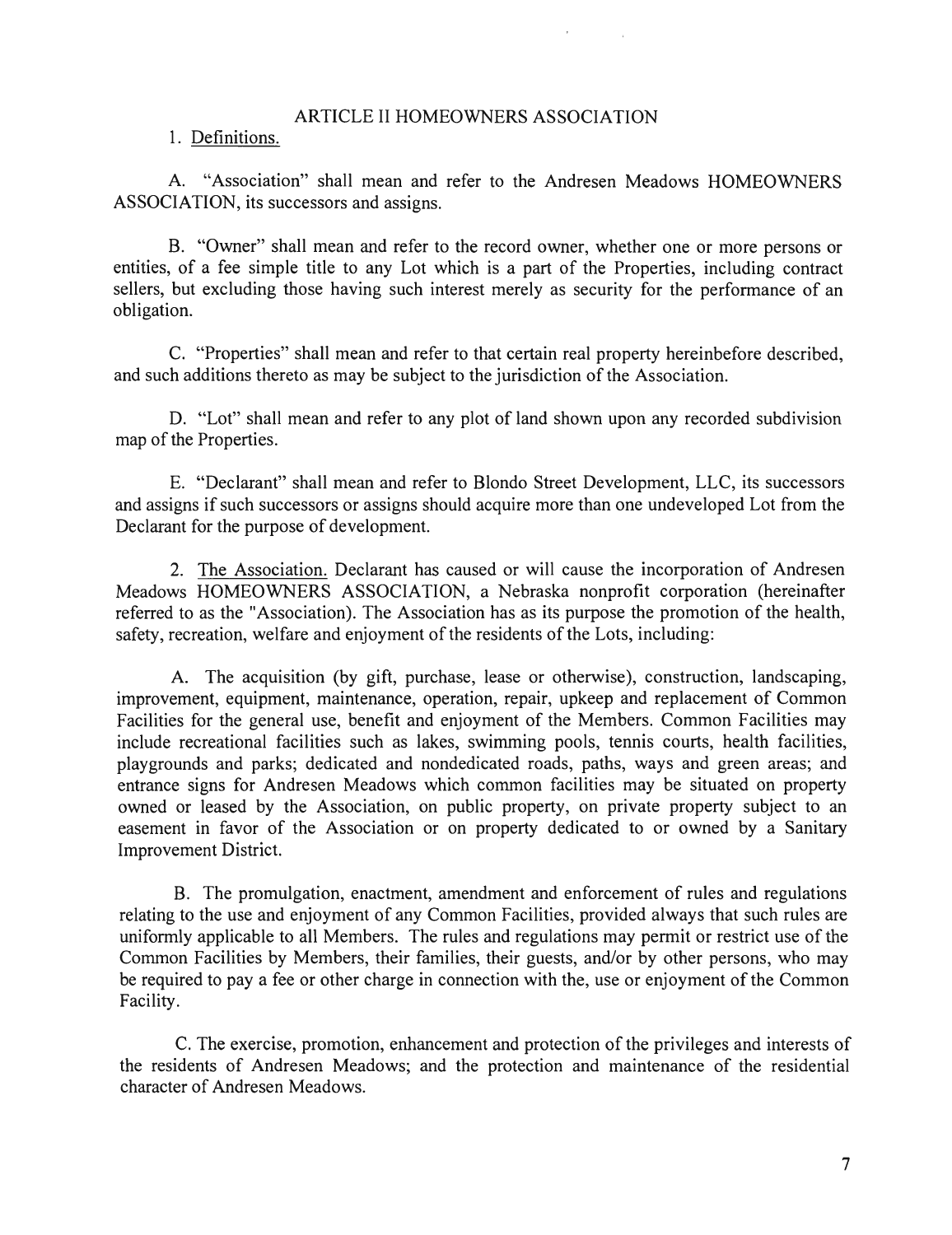3. Owners' Easements of Enjoyment and Delegation of Use. Every owner shall have a right and easement of enjoyment in and to the Common Facilities which shall be appurtenant to and shall pass with the title to every Lot, subject to the following provisions:

A. The right of the Association, its lessor, successor and/or assigns, to promulgate reasonable rules and charge reasonable admission and other fees for the use of any Common Facility;

B. the right of the Association to suspend the voting rights and right to use of the Common Facilities by an owner for any period during which any assessment against his Lot remains unpaid; and for a period not to exceed 60 days for any infraction of its published rules and regulations; and

C. the right of the Association to dedicate or transfer all or any part of the Common Facilities to any public agency, authority or utility for such purposes and subject to such conditions as may be agreed to by the members. No such dedication or transfer shall be effective unless an instrument agreeing to such dedication or transfer signed by 2/3rds of the Members has been recorded.

Any owner may delegate, in accordance with the rules and regulations of the Association, his right of enjoyment to the Common Facilities to the members of his/her family.

4. Membership and Voting. Andresen Meadows is divided into single family residential lots (which are collectively referred to as the "Lots"). The "Owner" of each Lot subject to this Declaration or any other Declaration filed against any or all of the Properties shall be a Member of this Association. For purposes of this Declaration, the term "Owner" of a Lot means and refers to the record owner, whether one or more persons or entities, of fee simple title to a Lot, but excluding however those parties having any interest in any of such Lot merely as security for the performance of an obligation (such as a contract seller, the trustee or beneficiary of a deed of trust or a mortgagee). The purchaser of a Lot under a land contract or similar instrument shall be considered to be the "Owner" of the Lot for purposes of this Declaration. With the exception of the Class B membership, as set forth below, the Owner of each Lot, whether one or more, shall have one vote on each matter properly before the Association. Membership shall be appurtenant to ownership of each Lot, and may not be separated from ownership of each Lot.

The Association shall have two classes of voting membership:

Class A. Class A members shall be all Owners, with the exception of the Declarant, and shall be entitled to one vote for each Lot owned. When more than one person holds an interest in any Lot, all such persons shall be members. The vote for such Lot shall be exercised as they determine, but in no event shall more than one vote be cast with respect to any Lot.

Class B. The Class B member(s) shall be the Declarant and shall be entitled to ten (10) votes for each Lot owned. The Class B membership shall cease and be converted to Class A membership on the happening of either of the following events, whichever occurs earlier: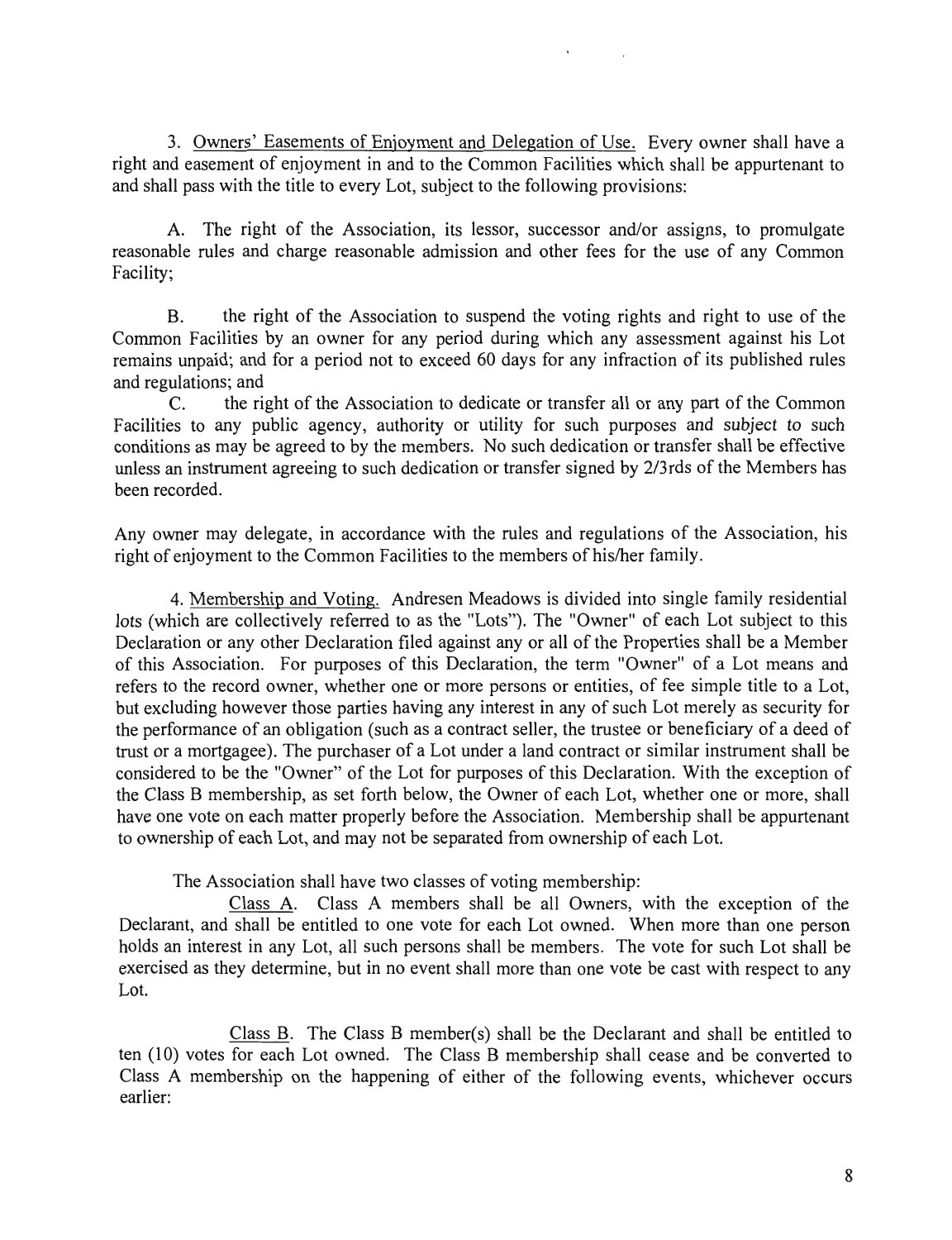a. when the total votes outstanding in the Class A membership equal three-fourths of the total votes outstanding in the Class B membership, or

b. on June 1, 2022 or sooner at Declarant's discretion.

5. Purposes and Responsibilities. The Association shall have the powers conferred upon nonprofit corporations by the Nebraska Nonprofit Corporation Act, and all powers and duties necessary and appropriate to accomplish the purposes and administer the affairs of the Association. The powers and duties to be exercised by the Board of Directors, and upon authorization of the Board of Directors by the Officers, shall include but shall not be limited to the following:

A. The acquisition (by gift, purchase, lease or otherwise), development, maintenance, repair, replacement, operation and administration of Common Facilities, and the enforcement of the rules and regulations relating to the Common Facilities.

B. The landscaping, mowing, watering, repair and replacement of parks and other public property and improvements on parks or public property or property, subject to a lease or easement in favor of the Association, within or near Andresen Meadows.

C. The fixing, levying, collecting, abatement and enforcement of all charges, dues, or assessments made pursuant to the terms of this Declaration.

D. The expenditure, commitment and payment of Association funds to accomplish the purposes of the Association including but not limited to, payment for the lease and/or maintenance of the lake within Andresen Meadows; payment for purchase of insurance covering any Common Facility against property damage and casualty; and purchase of liability insurance coverages for the Association, the Board of Directors of the Association and the Members serving thereunder.

E. The exercise of all of the powers and privileges and the performance of all of the duties and obligations of the Association as set forth in this Declaration, as the same may be amended from time to time.

F. The acquisition by purchase or otherwise, holding or disposition of any right, title or interest in real or personal property, wherever located, in connection with the affairs of the Association, including but not limited to the lease of the lake within the Andresen Meadows subdivision.

G. The deposit, investment and reinvestment of Association funds in bank accounts, securities, money market funds or accounts, mutual funds, pooled funds, certificates of deposit or the like.

H. The employment of professionals and consultants to advise and assist the Officers and Board of Directors of the Association in the general administration and management of the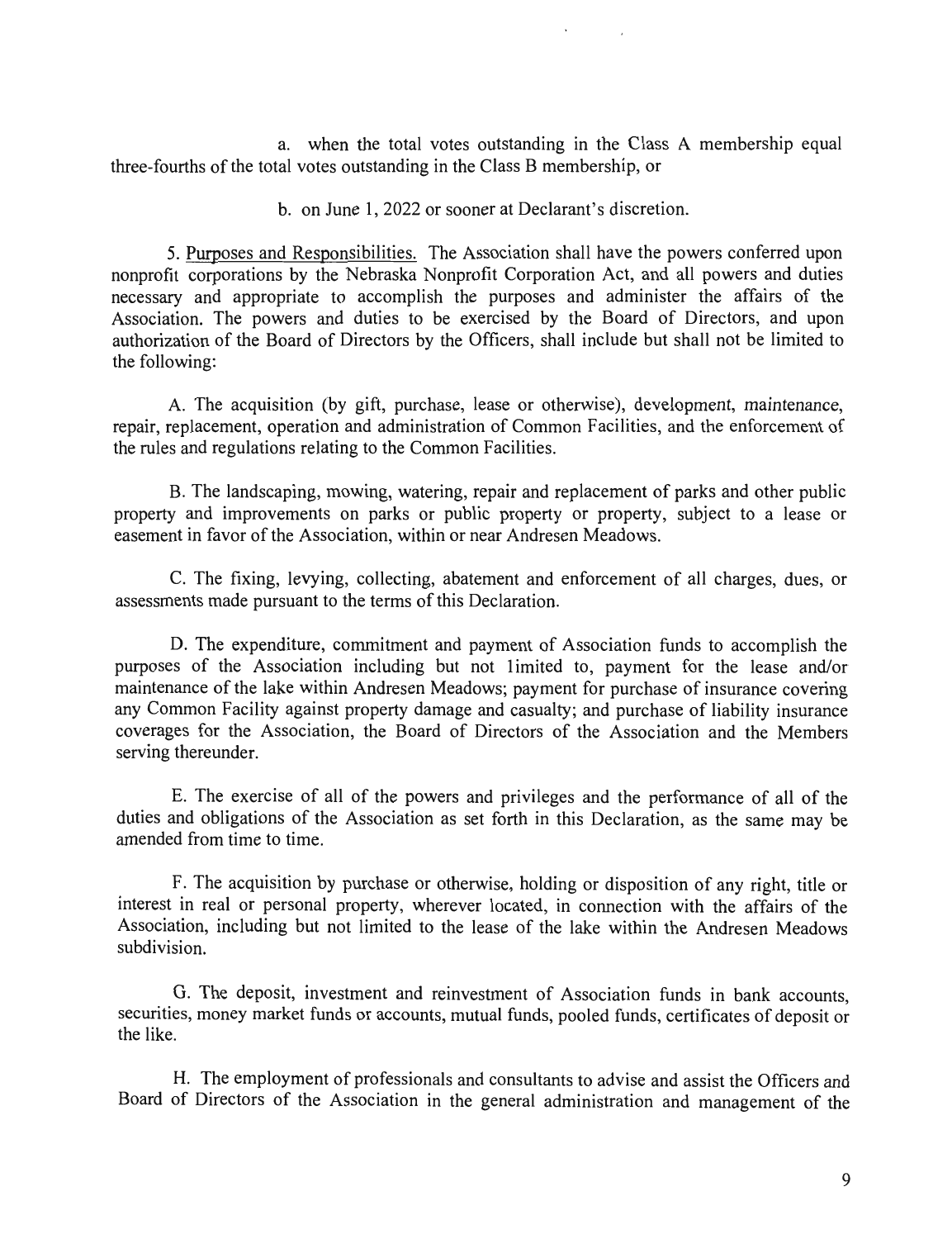Association, and execution of such documents and doing and performance of their duties and responsibilities for the Association.

I. The doing and performing of such acts, and the execution of such instruments and documents, as may be necessary or appropriate to accomplish the purposes of the Association.

6. Mandatory Duties of Association. The Association shall maintain, in a generally neat and clean condition, any and all entrance ways, fence, signs and landscaping which have been installed in easement or other areas of the Andresen Meadows subdivision and center islands dividing dedicated roads, in generally good and neat condition; the Association shall own, operate and maintain Outlots A, B, C, D, E and I Andresen Meadows.

7. Covenant for and Imposition of Dues and Assessments. The Declarant, for each Lot owned, hereby covenants, and each Owner of any Lot by acceptance of a deed therefor, whether or not it shall be so expressed in such deed, is deemed to covenant and agree to pay dues and assessments as provided for herein. The Association may fix, levy and charge the Owner of each Lot with dues and assessments (herein referred to respectively as "dues and assessments") under the following provisions of this Declaration. Except as otherwise specifically provided, the dues and assessments shall be fixed by the Board of Directors of the Association and shall he payable at the times and in the manner prescribed by the Board.

8. Abatement and Proration of Dues and Assessments. Notwithstanding any other provision of this Declaration, the Board of Directors shall abate one hundred (100%) percent of the dues or assessments due in respect of any Lot owned by the Declarant. Upon Declarant's transfer of its ownership interest in a Lot, said abatement shall cease. Dues or assessments shall be prorated on a monthly basis.

9. Liens and Personal Obligations for Dues and Assessments. The assessments and dues, together with interest, thereon, costs and reasonable attorney's fees, shall be the personal obligation of the Owner of each Lot at the time when the dues or assessments first become due and payable. The dues and assessments, together with interest, thereon, costs and reasonable attorney's fees, shall also be a charge and continuing lien upon the Lot in respect of which the dues and assessments are charged. The personal obligation for delinquent assessments shall not pass to the successor in title to the Owner at the time the dues and assessments become delinquent unless such dues and assessments are expressly assumed by the successors, but all successors shall take title subject to the lien for such dues and assessments, and shall be bound to inquire of the Association as to the amount of any unpaid assessments or dues.

10. Purpose of Dues. The dues collected by the Association may be committed and expended to accomplish the purpose of the Association described in Section 1 of this Article, and to perform the Powers and Responsibilities of the Association described in Sections 4 and 5 of this Article.

11 • Maximum Annual Dues. Unless excess dues have been authorized by the Members in accordance with Section 12, below, the aggregate dues which may become due and payable in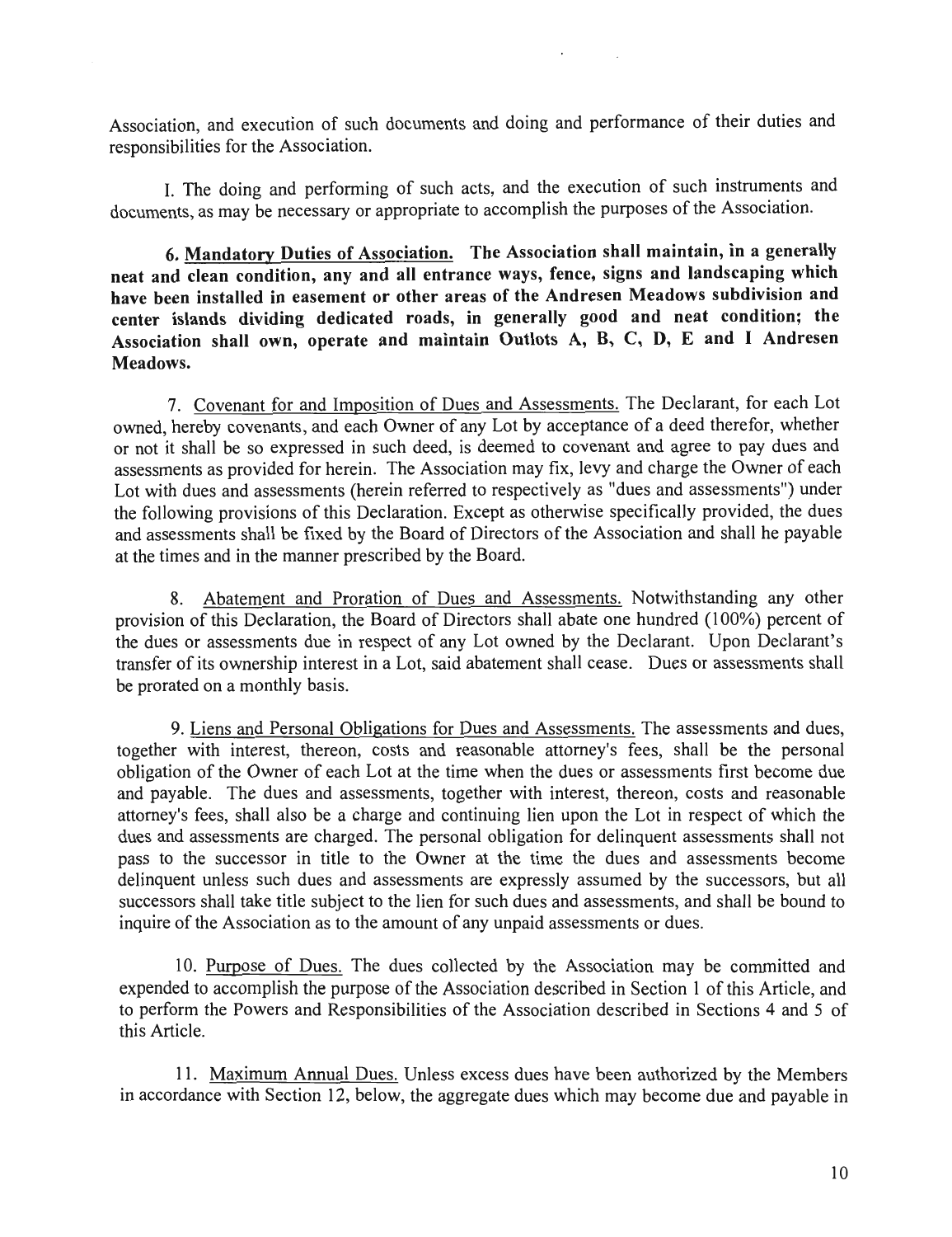any year shall not exceed the greater of:

A. Beginning January 1, 2012, Five Hundred (\$500.00) Dollars per Lot; or

B. In each calendar year beginning on January 1, 2013, one hundred twenty-five percent (125 %) of the aggregate dues charged in the previous calendar year.

12. Assessments for Extraordinary Costs. In addition to the dues, the Board of Directors may levy an assessment or assessments for the purpose of defraying, in whole or in part, the costs of any acquisition, construction, reconstruction, repair, painting, maintenance, improvement, or replacement of any Common Facility, including fixtures and personal property related thereto, and related facilities. The aggregate assessments in each calendar year shall be limited in amount to Two Hundred and NO/100 Dollars (\$200.00) per Lot.

13. Excess Dues and Assessments. With the approval of seventy-five percent of the Members of the Association, the Board of Directors may establish dues and/or assessments in excess of the maximums established in this Declaration.

14. Uniform Rate of Assessment. Assessments and dues shall be fixed at a uniform rate as to all Lots, but dues may be abated as to individual Lots, as provided in Sections 6 and 7 as to an Dots, our dues may be doned as to marriagn Bow, as provided in Secretic 6 and 1,

15. Certificate as to Dues and Assessments. The Association shall upon written request and for a reasonable charge, furnish a certificate signed by an officer of the Association setting forth whether the dues and assessments on a specified Lot have been paid to the date of request the amount of any delinquent sums, and the due date and amount of the next succeeding dues, assessment or installment thereof. The dues and assessment shall be and become a lien as of the date such amounts first become due and payable.

16. Effect of Nonpayment of Assessments - Remedies of the Association. Any installment of dues or assessment which is not paid when due shall be delinquent Delinquent dues or assessment shall bear interest from the due date at the rate of rate of sixteen percent (16%) per annum or the legal rate of interest, whichever is less, compounded annually. The Association may bring in action at law against the Owner personally obligated to pay the same or foreclose the lien against the Lot or Lots, and pursue any other legal or equitable remedy. The Association shall be entitled to recover as a part of the action and shall, be indemnified against the interest, costs and reasonable attorney's fees incurred'by the Association with respect to such action. No Owner may waive or otherwise escape liability for the charge and lien provided for herein by nonuse of the Common Facilities or abandonment of his Lot. The mortgagee of any Lot shall have the fight to cure any delinquency of an Owner by payment of all sums due together with interest, costs and attorney's fees. The Association shall assign to such mortgagee all of its rights with respect to such lien and right of foreclosure and such mortgagee may thereupon be subrogated to any rights of the Association.

17. Subordination of the Lien to the Mortgagee. The lien of dues and assessments provided for herein shall be subordinate to the lien of any mortgage, contract or deed of trust as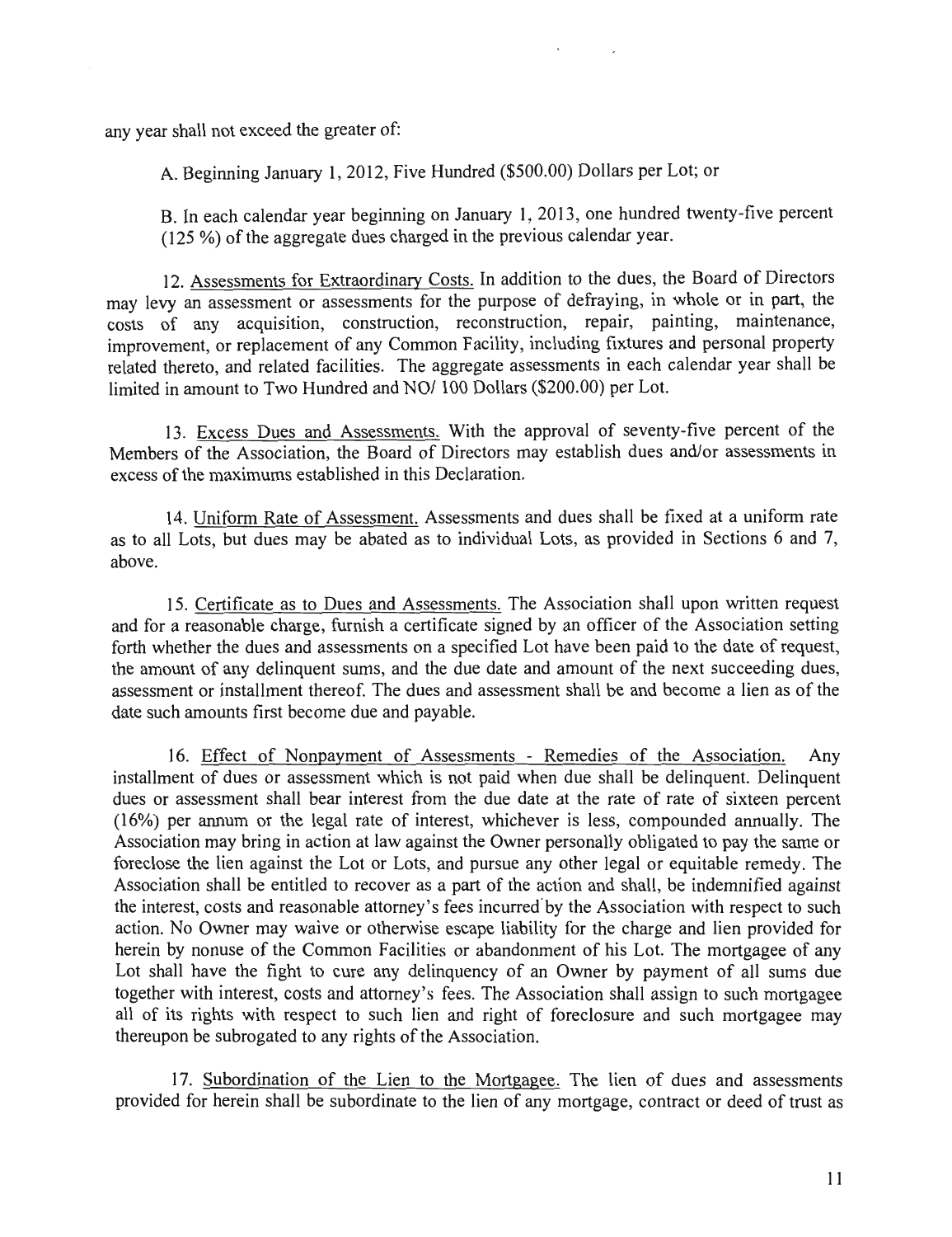collateral for a home improvement or purchase money loan. Sale or transfer of any Lot shall not affect or terminate the dues and assessments lien.

18. Additional Lots. Declarant reserves the right, without consent or approval of any Owner or Member, to expand the Association or amend this Declaration to include additional residential lots in any subdivision which is contiguous to any of the Lots. Such expansion(s) may be affected from time to time by the Declarant or Declarant's assignee by recordation with the Register of Deeds of Cass and/or Saunders Counties, Nebraska of a Declaration of Covenants, Conditions, Restrictions and Easements, executed and acknowledged by Declarant or Declarant's assignee, setting forth the identity of the additional residential lots (hereinafter the "Subsequent Phase Declaration").

Upon the recording of any Subsequent Phase Declaration which expands the residential lots included in the Association, the additional lots identified in the Subsequent Phase Declaration shall be considered to be and shall be included in the "Lots" for purposes of this Article II and this Declaration, and the Owners of the additional residential lots shall be Members of the Association with all rights, privileges and obligations accorded or accruing to Members of the Association.

#### ARTICLE III. EASEMENTS

1. A perpetual license and easement is hereby reserved in favor of and granted to Omaha Public Power District, Alltel, or any other electric or telephone utility which has been granted the power to provide electric and/or telephone services within the Lots and any company which has been granted a franchise to provide a cable television system within the Lots, the Douglas County, Nebraska, Peoples Natural Gas, and Sanitary and Improvement District No. 555 of Douglas County, Nebraska, their successors and assigns, to erect and operate, maintain, repair and renew buried or underground sewers, water and gas mains and cables, lines or conduits and other electric and telephone utility facilities for the carrying and transmission of electric current for light, heat and power and for all telephone and telegraph and message service and for the transmission of signals and sounds of an kinds including signals provided by a cable television system and the reception on, over, through, under and across a five (5) foot wide strip of land abutting the front and the side boundary lines of the Lots, an eight (8) foot wide strip of land abutting the rear boundary lines of all interior Lots and all exterior lots that are adjacent to presently platted and recorded Lots, and a sixteen (16) foot wide strip of land abutting the rear boundary lines of all exterior Lots that are not adjacent to presently platted and recorded Lots. The term exterior Lots is herein defined as those Lots forming the outer perimeter of the Lots. The sixteen (16) foot wide easement will be reduced to an eight (8) foot wide strip when such adjacent land is surveyed, platted and recorded. No permanent buildings, trees, retaining walls or loose rocks shall be placed in the said easement ways, but the same may be used for gardens, shrubs, landscaping and other purposes that do not then or later interfere with the aforesaid uses or rights herein granted.

2. A perpetual easement is further reserved for Douglas County, Nebraska; and Metropolitan Utilities District, their successors and assigns and any other entity appointed by and contracting with Sanitary and Improvement District No. 555 of Douglas County, Nebraska to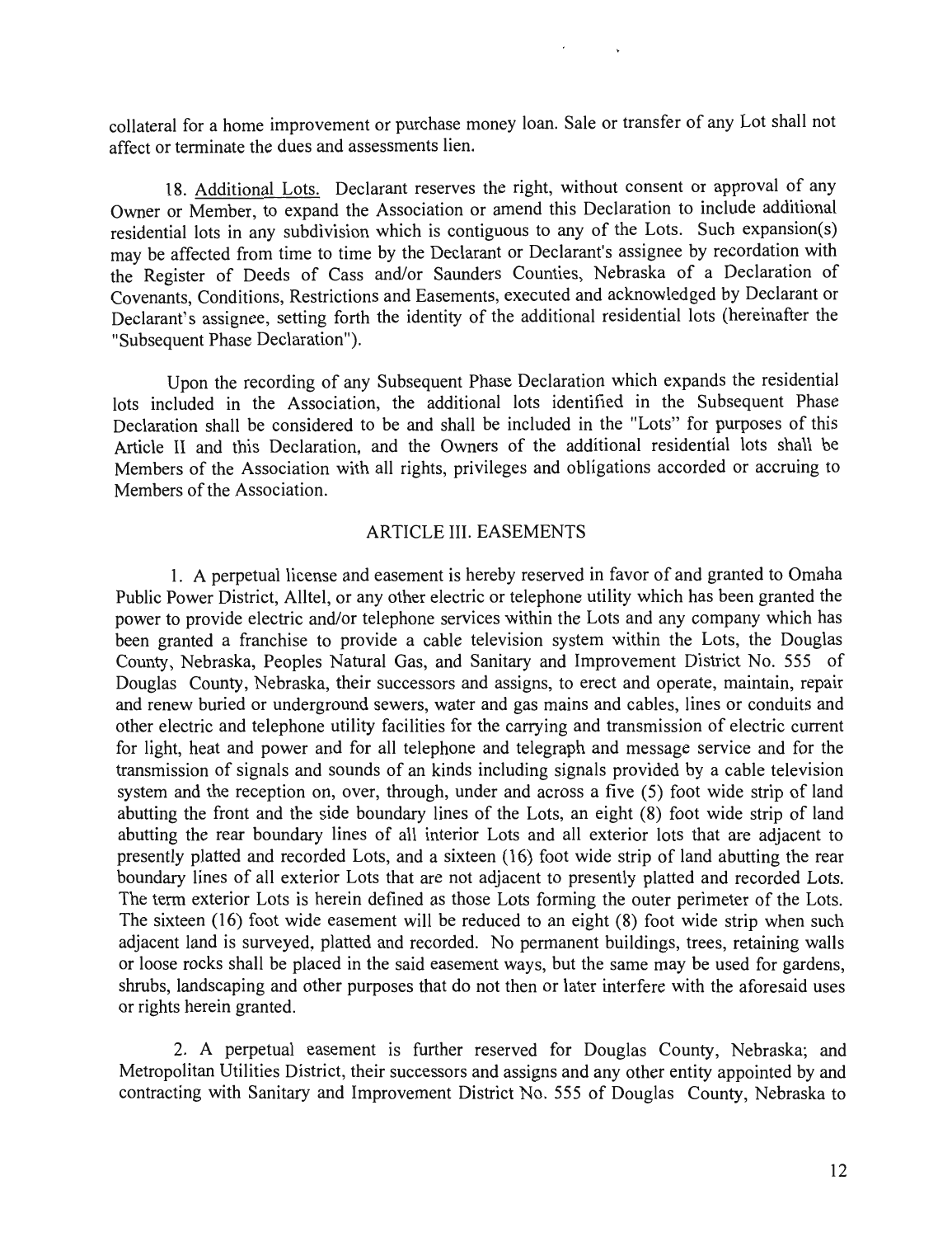erect, install, operate, maintain, repair and renew pipelines, hydrants and other related facilities, and to extend thereon pipes, hydrants and other related facilities, and to extend therein pipes for the transmission of gas and water on, through, under and across a five (5) foot wide strip of land abutting all cul-de-sac streets; this license being granted for the use and benefit of all present and future owners of these Lots; provided, however, that such licenses and easements are granted upon the specific conditions that if any of such utility companies fail to construct such facilities along any of such Lot lines within thirty-six (36) months of date hereof, or if any such facilities are constructed but are thereafter removed without replacement within sixty (60) days after their removal, then such easement shall automatically terminate and become void as to such unused or abandoned easementways.

3. A perpetual easement is further reserved in favor of the Declarant and the Association, its successors and assigns to create, install, repair, reconstruct, paint, maintain, and renew a fence, standards and related accessories located on, over and upon the rear most ten (10) foot wide strip of land abutting the rear boundary lines of all Lots on the perimeter of the Andresen Meadows subdivision.

4. Century Link and any other provider of telephone service may impose an installation charge.

5. Other easements are provided for in the final plat of Andresen Meadows and any other plats relating to the Andresen Meadows subdivision which are or will be filed in the Office of the Register of Deeds of Douglas County, Nebraska.

6. Direct vehicular access will not be allowed to H.W.S. Cleveland Boulevard.

No permanent buildings, trees, retaining walls or loose rock walls shall be placed in the easementways but some may be used for gardens, shrubs, landscaping and other purposes that do not then or later interfere with the aforementioned uses or rights granted herein. In addition to the foregoing, no structures, patios, decks, swing sets, playgrounds, pools, or other similar improvement may be installed in the noise attenuation easement area and other limitations exist on the plat of Andresen Meadows.

# ARTICLE IV. GENERAL PROVISIONS.

1. Except for the authority and powers specifically granted to the Declarant, unless specifically assigned by the Declarant to the Association, the Declarant, the Association or any owner of a Lot named herein shall have the right to enforce, by a proceeding at law or in equity, all reservations, restrictions, conditions and covenants now or hereinafter imposed by the provisions of this Declaration either to prevent or restrain any violation or to recover damages or other dues of such violation. Failure by the Declarant, the Association or by any owner to enforce any covenant or restriction herein contained shall in no event be deemed a waiver of the right to do so thereafter.

2. Declarant may at its discretion add additional phases to this Declaration.